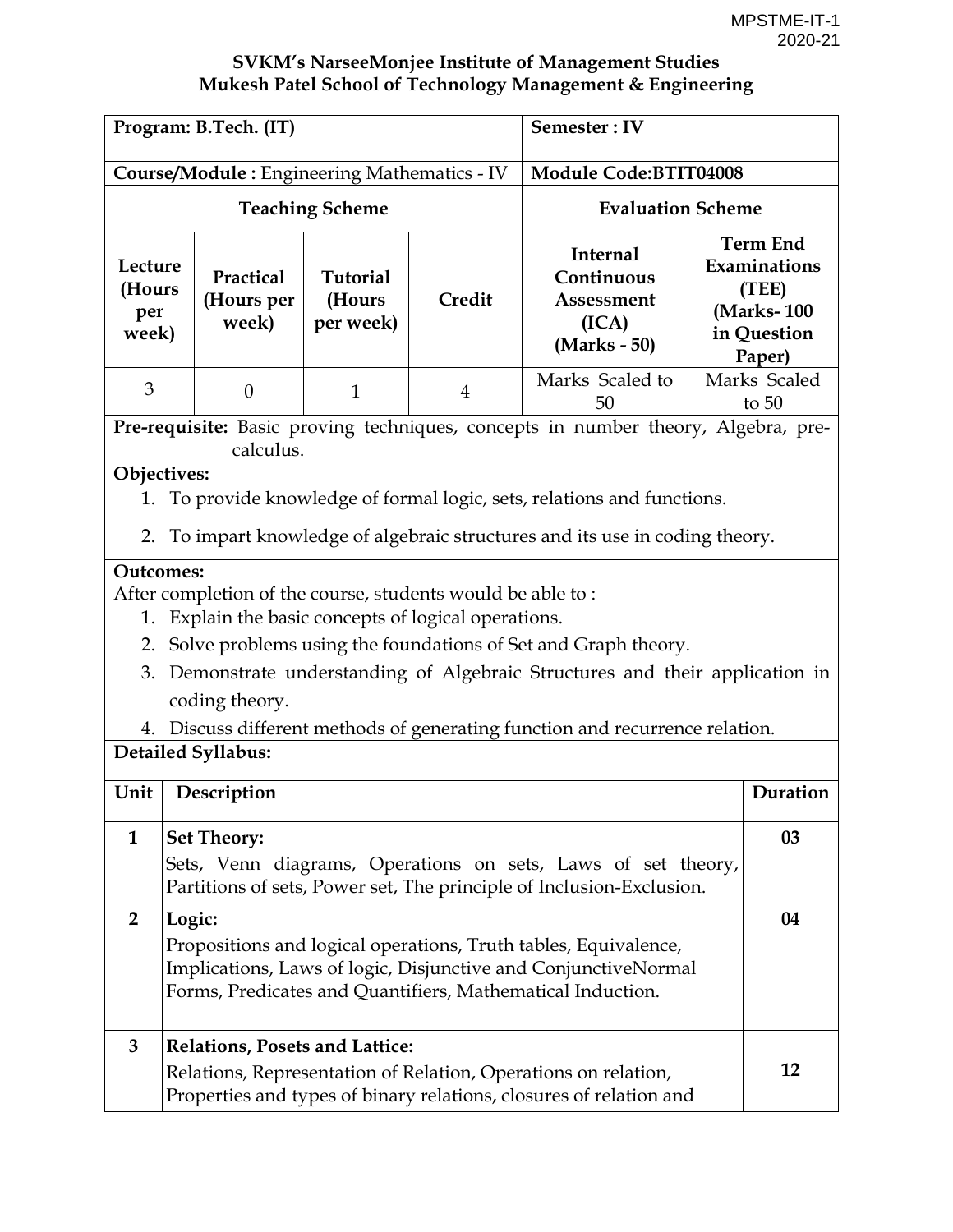| Warshall's algorithm, Equivalence and Partial ordered relations,                                                                                                                                                                                                                                                                                        |    |  |  |
|---------------------------------------------------------------------------------------------------------------------------------------------------------------------------------------------------------------------------------------------------------------------------------------------------------------------------------------------------------|----|--|--|
| Posets and Hasse diagram, Extremal elements, Lattices.                                                                                                                                                                                                                                                                                                  |    |  |  |
| <b>Functions and Pigeon Hole Principle:</b><br>$\bf{4}$                                                                                                                                                                                                                                                                                                 |    |  |  |
| Definition and types of functions: injective, surjective and bijective<br>functions, Composition, identity and inverse, Pigeon-hole principle<br>and extended pigeon-hole principle.                                                                                                                                                                    | 04 |  |  |
| <b>Graphs and Trees:</b><br>5                                                                                                                                                                                                                                                                                                                           |    |  |  |
| Graphs and their properties, Degree, Connectivity, Path, Cycle, Sub<br>Graph, Isomorphism, Eulerian graph, Hamiltonian graph, Planar<br>graphs, Graph Coloring, Isomorphism of graphs.<br>Trees, Rootedtree and path length in rooted trees, Spanning tree and<br>minimum spanning tree, Kruskal's and Prim's algorithms for<br>minimal spanning trees. | 08 |  |  |
| 6<br>Groups:                                                                                                                                                                                                                                                                                                                                            | 10 |  |  |
| Algebraic structures with one binary operation: Monoids, Semi<br>groups, Groups; Product of algebraic structures, Isomorphism,<br>Homomorphism, Automorphism of groups, Subgroup, Normal<br>subgroup, Quotient group, Codes and group codes.                                                                                                            |    |  |  |
| 7<br><b>Generating Functions and Recurrence Relations:</b>                                                                                                                                                                                                                                                                                              | 04 |  |  |
| Series and Sequences, Generating functions, Recurrence relations,<br>Solving Linear Homogeneous Recurrence Relations with constant<br>coefficients.                                                                                                                                                                                                     |    |  |  |
| <b>Total</b>                                                                                                                                                                                                                                                                                                                                            | 45 |  |  |
| <b>Text Books:</b>                                                                                                                                                                                                                                                                                                                                      |    |  |  |
| 1. Seymour Lipschutz and Marc Lars Lipson, "Discrete Mathematics", McGrawHill,<br>Revised 3rd Edition, 2017                                                                                                                                                                                                                                             |    |  |  |
| 2. C.L.Liu and D.P. Mohapatra, "Elements of Discrete Mathematics", McGraw-Hill,                                                                                                                                                                                                                                                                         |    |  |  |
| 4 <sup>th</sup> Edition, 2012.                                                                                                                                                                                                                                                                                                                          |    |  |  |
| <b>Reference Books:</b>                                                                                                                                                                                                                                                                                                                                 |    |  |  |
| Kolman, Busby, Ross, "Discrete Mathematical Structures", PHI, 6th edition, 2015<br>1.                                                                                                                                                                                                                                                                   |    |  |  |
| Kenneth H. Rosen, "Discrete Mathematics and its Applications", McGraw-Hill,<br>2.<br>7 <sup>th</sup> Edition, 2012.                                                                                                                                                                                                                                     |    |  |  |
|                                                                                                                                                                                                                                                                                                                                                         |    |  |  |
| Details of Internal Continuous Assessment (ICA)                                                                                                                                                                                                                                                                                                         |    |  |  |
| Test Marks: 20                                                                                                                                                                                                                                                                                                                                          |    |  |  |
| Term Work Marks: 30<br>Details of Term work: As per Institute Norms.                                                                                                                                                                                                                                                                                    |    |  |  |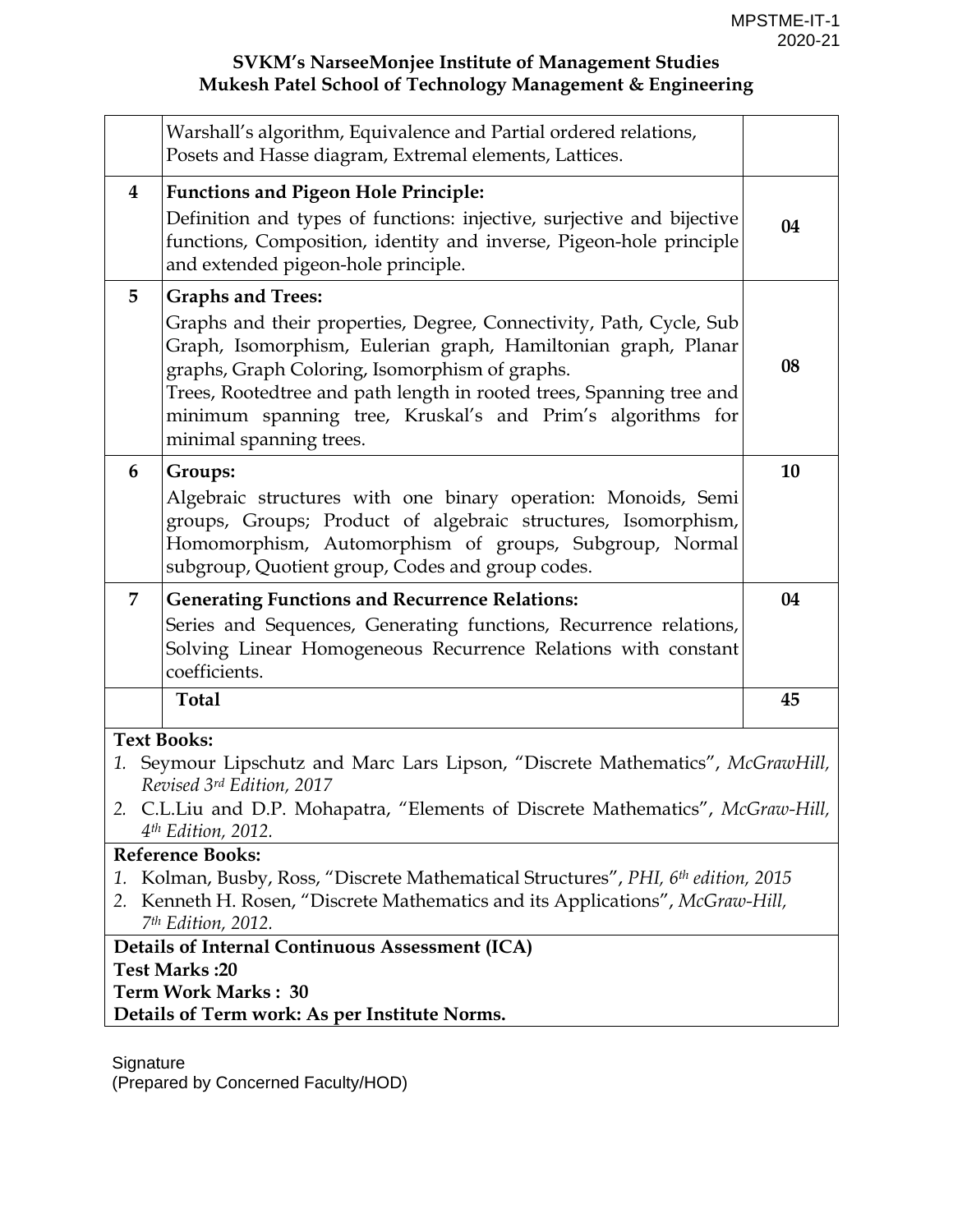| Program: B. Tech. Information Technology            |                                                    |                                 |                                                                                                                           | <b>Semester: IV</b>                                                                                                                                                                                                                                                                                                                                                                                                                                                                                                                                                                                                                                        |                                                                                 |  |
|-----------------------------------------------------|----------------------------------------------------|---------------------------------|---------------------------------------------------------------------------------------------------------------------------|------------------------------------------------------------------------------------------------------------------------------------------------------------------------------------------------------------------------------------------------------------------------------------------------------------------------------------------------------------------------------------------------------------------------------------------------------------------------------------------------------------------------------------------------------------------------------------------------------------------------------------------------------------|---------------------------------------------------------------------------------|--|
| Course/Module:                                      |                                                    | <b>Operating Systems</b>        |                                                                                                                           | <b>Module Code:BTIT04104</b>                                                                                                                                                                                                                                                                                                                                                                                                                                                                                                                                                                                                                               |                                                                                 |  |
|                                                     |                                                    | <b>Teaching Scheme</b>          |                                                                                                                           | <b>Evaluation Scheme</b>                                                                                                                                                                                                                                                                                                                                                                                                                                                                                                                                                                                                                                   |                                                                                 |  |
| Lecture<br>(Hours per<br>week)                      | Practical(<br>Hours per<br>week)                   | Tutorial(H<br>ours per<br>week) | Credit                                                                                                                    | <b>Internal</b><br>Continuous<br><b>Assessment (ICA)</b><br>(Marks - 50)                                                                                                                                                                                                                                                                                                                                                                                                                                                                                                                                                                                   | <b>Term End</b><br>Examinations<br>(TEE)<br>(Marks-100<br>in Question<br>Paper) |  |
| 3                                                   | $\overline{2}$                                     | $\theta$                        | $\overline{4}$                                                                                                            | Marks Scaled to 50                                                                                                                                                                                                                                                                                                                                                                                                                                                                                                                                                                                                                                         | Marks Scaled to<br>50                                                           |  |
|                                                     |                                                    |                                 |                                                                                                                           | Pre-requisite: Computer Organization & Architecture, Programming for Problem Solving                                                                                                                                                                                                                                                                                                                                                                                                                                                                                                                                                                       |                                                                                 |  |
| $\bullet$<br>$\bullet$<br><b>Outcomes:</b>          |                                                    |                                 | subjects like Distributed Systems, Embedded Systems etc.<br>Consumer & Producer, Readers & Writers, Dinning Philosophers. | Student will learn important resources and their management policies, algorithms used by<br>operating system. This fundamental will help them to study and design modern operating<br>systems in subsequent trimester and would work as a base to understanding advances OS<br>Understand problem solving through banker's algorithm, paging algorithms, process & disk<br>scheduling algorithms, File Allocation Methods, Free Space Disk Management Algorithms.<br>Make the students understand the basics of IPC concepts like critical section, starvation,<br>semaphore, monitor, messages, deadlock through real life problems like Sleeping Barber, |                                                                                 |  |
| $\bullet$<br>$\bullet$<br><b>Detailed Syllabus:</b> | System and their types.<br>algorithms.<br>devices. |                                 | After completion of the course, students would be able to:<br>the OS to improve the overall system performance.           | Understand the objectives, services and different architectures of the Operating<br>Understand and conduct simulation experiments on process scheduling, inter-<br>process communication, deadlock avoidance of system by using different<br>Implement and evaluate the various memory management techniques provided by<br>Understand the techniques to manage files $&$ methods to access different storage                                                                                                                                                                                                                                              |                                                                                 |  |
| $L = \frac{1}{2}$                                   |                                                    |                                 |                                                                                                                           |                                                                                                                                                                                                                                                                                                                                                                                                                                                                                                                                                                                                                                                            | D                                                                               |  |

| Unit | Description                                                                                                                                                                                                                                                                                                          | Duration |
|------|----------------------------------------------------------------------------------------------------------------------------------------------------------------------------------------------------------------------------------------------------------------------------------------------------------------------|----------|
| 1    | <b>Introduction:</b> Concept of Operating Systems, Generations of Operating<br>systems, Types of Operating Systems, OS Services, System Calls,<br>Structure of an OS - Layered, Monolithic, Microkernel Operating<br>Systems, Concept of Virtual Machine. Case study on UNIX and<br><b>WINDOWS Operating System.</b> |          |
|      | <b>Processes:</b> Definition, Process Relationship, Different states of a<br>Process, Process State transitions, Process Control Block (PCB), Context<br>switching                                                                                                                                                   | 8        |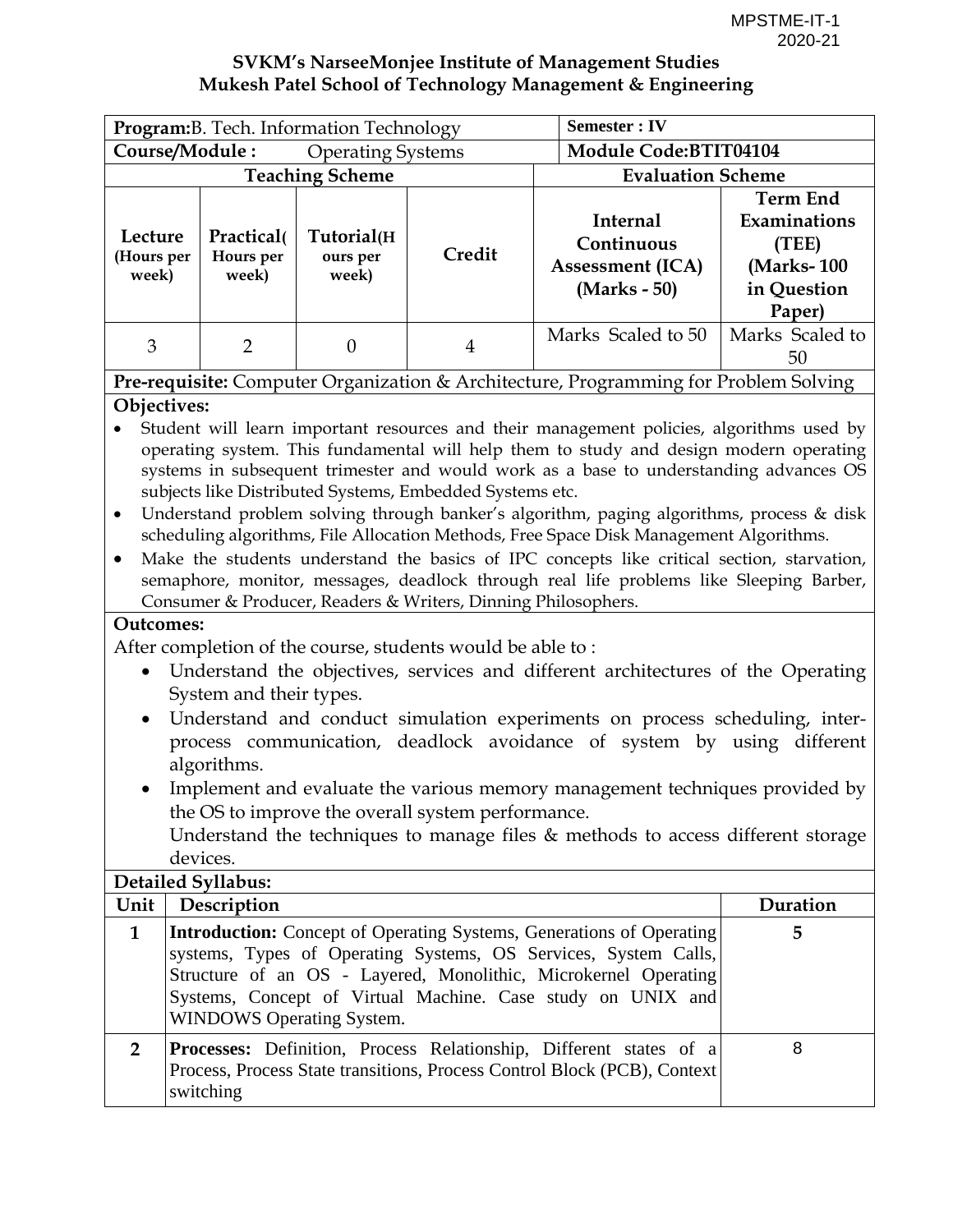|          | <b>Thread:</b> Definition, Various states, Benefits of threads, Types of<br>threads, Concept of<br>multithreads,<br><b>Process Scheduling:</b> Foundation and Scheduling objectives, Types of<br>Schedulers,<br>Scheduling criteria: CPU utilization,<br>Throughput,<br>Turnaround Time, Waiting Time, Response Time; Scheduling<br>algorithms: Pre-emptive and Non pre-emptive, FCFS, SJF and RR                                                                                                                                                                                                                                                                                         |    |
|----------|-------------------------------------------------------------------------------------------------------------------------------------------------------------------------------------------------------------------------------------------------------------------------------------------------------------------------------------------------------------------------------------------------------------------------------------------------------------------------------------------------------------------------------------------------------------------------------------------------------------------------------------------------------------------------------------------|----|
| 3        | Inter-process Communication: Critical Section, Race Conditions,<br>Mutual Exclusion, Hardware Solution, Strict Alternation, Peterson's<br>Solution, The Producer\<br>Consumer Problem, Semaphores, Event Counters, Monitors, Message<br>Passing,<br>Classical IPC Problems: Reader's & Writer Problem, Dinning<br>Philosopher Problem.                                                                                                                                                                                                                                                                                                                                                    | 8  |
| $\bf{4}$ | <b>Deadlocks:</b> Definition, Necessary and sufficient conditions for<br>Deadlock, Deadlock<br>Prevention, Deadlock Avoidance: Banker's algorithm, Deadlock<br>detection and Recovery.                                                                                                                                                                                                                                                                                                                                                                                                                                                                                                    | 8  |
| 5        | Memory Management: Basic concept, Logical and Physical address<br>map, Memory<br>allocation: Contiguous Memory allocation – Fixed and variable<br>partition– Internal and External fragmentation and Compaction; Paging:<br>Principle of operation – Page allocation – Hardware support for paging,<br>Protection and sharing, Disadvantages of paging.<br>Virtual Memory: Basics of Virtual Memory - Hardware and control<br>structures – Locality of reference, Page fault, Working Set, Dirty<br>page/Dirty bit – Demand paging, Page Replacement algorithms:<br>Optimal, First in First Out (FIFO), Second Chance (SC), Not recently<br>used (NRU) and Least Recently used (LRU).     | 8  |
| 6        | I/O Hardware: I/O devices, Device controllers, Direct memory access<br>Principles of I/O Software: Goals of Interrupt handlers, Device drivers,<br>Device independent I/O software, Secondary-Storage Structure: Disk<br>structure, Disk scheduling algorithms<br>File Management: Concept of File, Access methods, File types, File<br>operation, Directory structure, File System structure, Allocation methods<br>(contiguous, linked, indexed),<br>Free-space management (bit vector, linked list, grouping), directory<br>implementation<br>(linear list, hash table), efficiency and performance.<br>Disk Management: Disk structure, Disk scheduling - FCFS, SSTF,<br>SCAN, C-SCAN | 8  |
|          | <b>Total</b>                                                                                                                                                                                                                                                                                                                                                                                                                                                                                                                                                                                                                                                                              | 45 |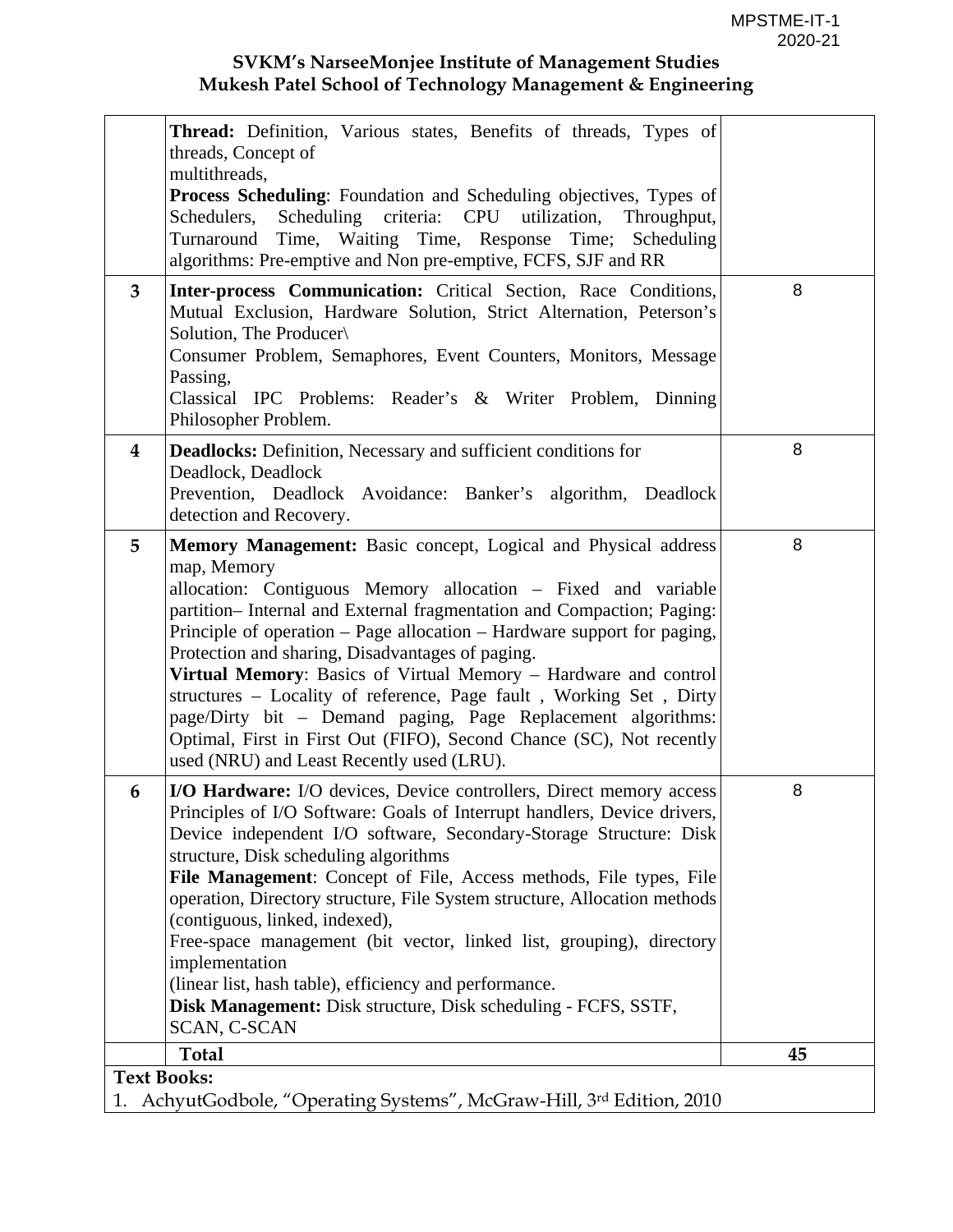2. William Stallings, "Operating Systems:Internals and Design Principles", 9th Edition, Pearson, 2018.

#### **Reference Books:**

- 1. Abraham Silberschatz, Peter B. Galvin and Greg Gagne, "Operating System Concepts", 8th Edition, Wiley, 2009.
- 2. Ann McHoes, ,"Understanding Operating Systems", 5th Edition, Course Technology, 2007
- **3.** Andrew Tannenbaum, Woodhull Albert, "Operating Systems : Design and Implementation", 2nd Edition, PHI, 2002R.

**Any other information : Details of Internal Continuous Assessment (ICA) Test Marks : 20 Term Work Marks : 30** 

**Details of Term work :Lab work/Quiz/Assignment/Presentation/Viva**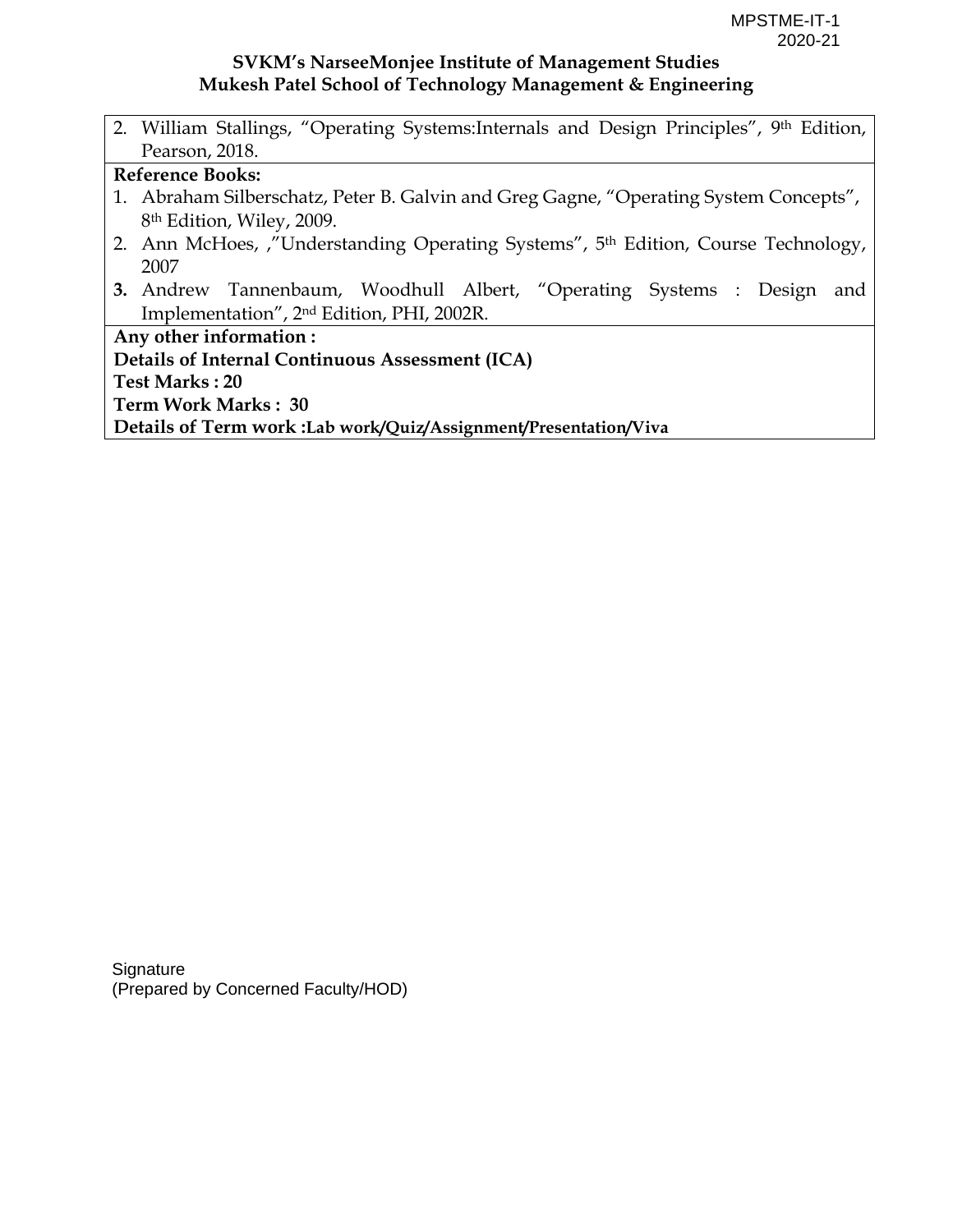| Program: B. Tech. (Information Technology) |                                  |                                                      | Semester : IV |                          |                                                                         |                                                                                   |  |
|--------------------------------------------|----------------------------------|------------------------------------------------------|---------------|--------------------------|-------------------------------------------------------------------------|-----------------------------------------------------------------------------------|--|
| <b>Course/Module: Computer Networks</b>    |                                  |                                                      |               |                          | Module Code:BTIT04009                                                   |                                                                                   |  |
| <b>Teaching Scheme</b>                     |                                  |                                                      |               | <b>Evaluation Scheme</b> |                                                                         |                                                                                   |  |
| Lecture<br>(Hours per<br>week)             | Practical<br>(Hours per<br>week) | <b>Tutorial</b><br>(Hours per<br>week)               | Credit        |                          | <b>Internal Continuous</b><br><b>Assessment (ICA)</b><br>$(Marks - 50)$ | <b>Term End</b><br><b>Examinations (TEE)</b><br>(Marks-100)<br>in Question Paper) |  |
| 3                                          | $\overline{2}$                   | $\qquad \qquad \blacksquare$                         | 4             |                          | Marks Scaled to 50                                                      | Marks Scaled to 50                                                                |  |
|                                            |                                  | <b>Prerequisite:</b> Programming for Problem Solving |               |                          |                                                                         |                                                                                   |  |

#### **Objectives:**

This is an introductory course in computer networks. The course is designed to enable students to understand and analyze the protocols, and applications, of computer networks. The objective is to learn how computer networks work today and the basics of its architecture.

#### **Outcomes:**

#### **After completion of this course, students will be able to**

- 1. Describe the function of different network models, associated protocols and standards
- 2. Compare different transmission media, and understand error detection and correction techniques
- 3. Analyze medium access control algorithms, and network layer error control, flow control, and routing algorithms
- 4. Understand transport layer congestion control techniques, application layer protocols and basic security concepts

#### **Detailed Syllabus:**  Unit Description **Duration Duration 1 Introduction**: Introduction to computer networks, classification of computer networks, topology, layering and protocol, OSI reference model. TCP/IP model, networking devices, performance issues (bandwidth, latency, delay etc.). **3 2 ApplicationLayer**: DNS, E-mail (working of email transfer and delivery), WWW (Architectural overview) **6 3 Transport Layer**: Transport layer services, elements of transport layer, UDP and TCP **6 4 Network layer:** Forwarding and routing, virtual circuit and datagram networks, router internals, routing algorithms - (optimality principle, shortest path routing, flooding, distance vector routing, link state routing, hierarchical, broadcast, multicast ) **8**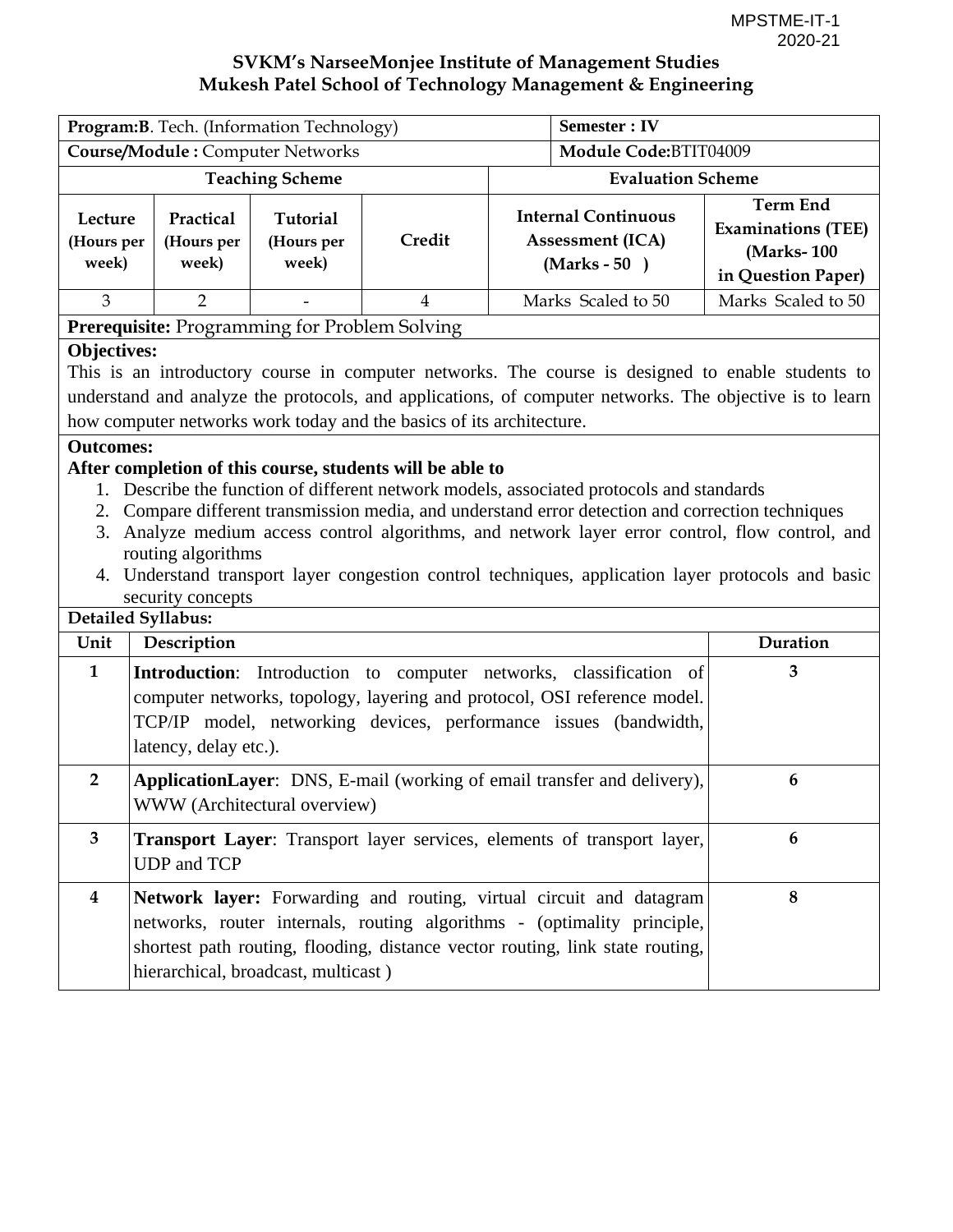| 5                                                                                                                                                      | Medium access control sub layer: Channel allocation problem, random<br>access protocol (ALOHA, Carrier Sense Multiple Access (CSMA), Carrier<br>Sense Multiple Access Collision Detection - (CSMA/CD), controlled<br>access (reservation, polling, token passing), channelization (FDMA,<br>TDMA, CDMA), Ethernet (Binary exponential backoff, switched Ethernet,<br>fast Ethernet, Gigabit Ethernet) | $\overline{7}$ |  |  |
|--------------------------------------------------------------------------------------------------------------------------------------------------------|-------------------------------------------------------------------------------------------------------------------------------------------------------------------------------------------------------------------------------------------------------------------------------------------------------------------------------------------------------------------------------------------------------|----------------|--|--|
| $6\phantom{1}6$                                                                                                                                        | Data Link Layer: Data link layer design issues (services provided to<br>network layer, framing, error control and flow control), error detection and<br>correction techniques (parity checks, check summing methods, CRC,<br>Hamming code), reliable transmission (stop and wait, sliding window<br>protocol with its variants)                                                                       |                |  |  |
| $\overline{7}$<br>Physical Layer and media: Analog and digital signals, transmission<br>impairment, data rate limits, guided media and unguided media. |                                                                                                                                                                                                                                                                                                                                                                                                       | 5              |  |  |
| $\bf{8}$                                                                                                                                               | Network Security: Cryptography- introduction, substitution ciphers,<br>transposition ciphers, one time pads, symmetric key algorithm, and public<br>key algorithm.                                                                                                                                                                                                                                    |                |  |  |
|                                                                                                                                                        | <b>Total</b>                                                                                                                                                                                                                                                                                                                                                                                          | 45             |  |  |
| <b>Text Books:</b>                                                                                                                                     |                                                                                                                                                                                                                                                                                                                                                                                                       |                |  |  |
|                                                                                                                                                        | Behrouz A Forouzan, FirouzMosharraf, "Computer Networks: A Top Down Approach", TMH, 2012.                                                                                                                                                                                                                                                                                                             |                |  |  |
|                                                                                                                                                        | 2. Behrouz A. Forouzan, 'Data Communications and Networking", 5 <sup>th</sup> edition, McGraw-Hill, 2013.                                                                                                                                                                                                                                                                                             |                |  |  |
|                                                                                                                                                        | <b>Reference Books:</b>                                                                                                                                                                                                                                                                                                                                                                               |                |  |  |
| 1.                                                                                                                                                     | James F. Kurose, Keith W. Ross, "Computer Networking: A Top Down Approach", 6 <sup>th</sup> edition, Pearson                                                                                                                                                                                                                                                                                          |                |  |  |
|                                                                                                                                                        | Education, 2012.                                                                                                                                                                                                                                                                                                                                                                                      |                |  |  |
| 2.                                                                                                                                                     | Larry L. Peterson, Bruce S. Davie, "Computer Networks: A systems approach", 5 <sup>th</sup> edition, Morgan Kaufmann                                                                                                                                                                                                                                                                                  |                |  |  |
|                                                                                                                                                        | Publishers, 2011.                                                                                                                                                                                                                                                                                                                                                                                     |                |  |  |
| 3.<br>4.                                                                                                                                               | Andrew S. Tanenbaum, David Wetherall, "Computer Networks", 5 <sup>th</sup> edition, Pearson Education, 2012.<br>Nader F Mir, "Computer and Communication Networks", Pearson Education, 2009.<br>5. Bhushan Trivedi, "Computer Networks", Oxford University Press, 2011.                                                                                                                               |                |  |  |
|                                                                                                                                                        | Any other information:                                                                                                                                                                                                                                                                                                                                                                                |                |  |  |
|                                                                                                                                                        | Details of InternalContinuous Assessment (ICA)                                                                                                                                                                                                                                                                                                                                                        |                |  |  |
| Test Marks: 30                                                                                                                                         |                                                                                                                                                                                                                                                                                                                                                                                                       |                |  |  |
|                                                                                                                                                        | <b>Term Work Marks: 20</b>                                                                                                                                                                                                                                                                                                                                                                            |                |  |  |
|                                                                                                                                                        | Details of Term work: Tutorials/Quiz/Presentation/Viva                                                                                                                                                                                                                                                                                                                                                |                |  |  |
|                                                                                                                                                        |                                                                                                                                                                                                                                                                                                                                                                                                       |                |  |  |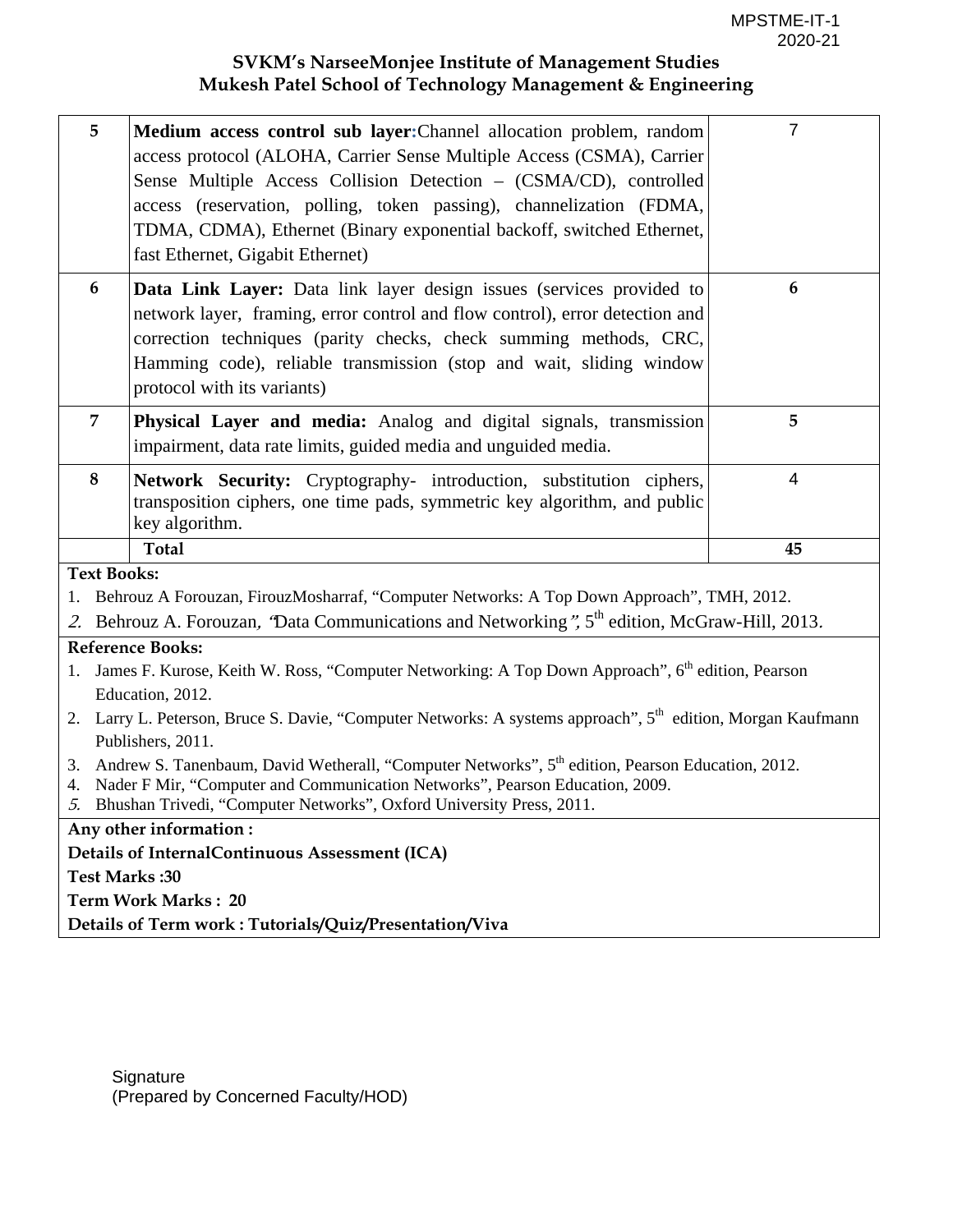| Program: B. Tech. (Information Technology)                                                                                                                                                                                                                                                                                                                                  |                                                                                                                                                                                                                                                                                                                                                                                                                                                                                  |                                 |                                                                                                                                                                                                                   |                                                                         | <b>Semester: IV</b> |                                                                           |  |
|-----------------------------------------------------------------------------------------------------------------------------------------------------------------------------------------------------------------------------------------------------------------------------------------------------------------------------------------------------------------------------|----------------------------------------------------------------------------------------------------------------------------------------------------------------------------------------------------------------------------------------------------------------------------------------------------------------------------------------------------------------------------------------------------------------------------------------------------------------------------------|---------------------------------|-------------------------------------------------------------------------------------------------------------------------------------------------------------------------------------------------------------------|-------------------------------------------------------------------------|---------------------|---------------------------------------------------------------------------|--|
|                                                                                                                                                                                                                                                                                                                                                                             | Course/Module:<br>Computer Organization & Architecture                                                                                                                                                                                                                                                                                                                                                                                                                           |                                 |                                                                                                                                                                                                                   | Module Code: BTIT04102                                                  |                     |                                                                           |  |
|                                                                                                                                                                                                                                                                                                                                                                             |                                                                                                                                                                                                                                                                                                                                                                                                                                                                                  | <b>Teaching Scheme</b>          |                                                                                                                                                                                                                   | <b>Evaluation Scheme</b>                                                |                     |                                                                           |  |
| Lecture<br>(Hours<br>per week)                                                                                                                                                                                                                                                                                                                                              | Practical<br>(Hours<br>per week)                                                                                                                                                                                                                                                                                                                                                                                                                                                 | Tutorial<br>(Hours per<br>week) | Credit                                                                                                                                                                                                            | <b>Internal Continuous</b><br><b>Assessment (ICA)</b><br>$(Marks - 50)$ |                     | <b>Term End Examinations</b><br>(TEE)<br>(Marks-100<br>in Question Paper) |  |
| $\overline{2}$                                                                                                                                                                                                                                                                                                                                                              | $\boldsymbol{0}$                                                                                                                                                                                                                                                                                                                                                                                                                                                                 | 1                               | 3                                                                                                                                                                                                                 | Marks Scaled to 50                                                      |                     | Marks Scaled to 50                                                        |  |
| Pre-requisite:<br>Objectives:                                                                                                                                                                                                                                                                                                                                               | Digital Logic Design                                                                                                                                                                                                                                                                                                                                                                                                                                                             |                                 |                                                                                                                                                                                                                   |                                                                         |                     |                                                                           |  |
| $\bullet$                                                                                                                                                                                                                                                                                                                                                                   | To have a thorough understanding of the basic structure and operation of a digital computer.<br>To discuss in detail the operation of the arithmetic unit including the algorithms & implementation of<br>fixed-point and floating-point addition, subtraction, multiplication & division.<br>To study the different ways of communicating with I/O devices and standard I/O interfaces.<br>To study the hierarchical memory system including cache memories and virtual memory. |                                 |                                                                                                                                                                                                                   |                                                                         |                     |                                                                           |  |
| <b>Outcomes:</b><br>After completion of the course, students would be able to:<br>Understand the fundamental concepts of Computer Organization and Architecture<br>٠<br>Understand the operations of Bus & Memory.<br>$\bullet$<br>Understand the operations of Central Processing Unit<br>$\bullet$<br>Understand the working of Control Unit, I/O and parallel processing |                                                                                                                                                                                                                                                                                                                                                                                                                                                                                  |                                 |                                                                                                                                                                                                                   |                                                                         |                     |                                                                           |  |
|                                                                                                                                                                                                                                                                                                                                                                             | <b>Detailed Syllabus:</b>                                                                                                                                                                                                                                                                                                                                                                                                                                                        |                                 |                                                                                                                                                                                                                   |                                                                         |                     |                                                                           |  |
| Unit                                                                                                                                                                                                                                                                                                                                                                        | Description                                                                                                                                                                                                                                                                                                                                                                                                                                                                      |                                 |                                                                                                                                                                                                                   |                                                                         |                     | Duration                                                                  |  |
| $\mathbf{1}$                                                                                                                                                                                                                                                                                                                                                                | execute cycle.                                                                                                                                                                                                                                                                                                                                                                                                                                                                   |                                 | Introduction: Basic organization of computers, Block level description of the<br>functional units as related to the execution of a program, Fetch, decode and                                                     |                                                                         |                     | $\boldsymbol{4}$                                                          |  |
| $\overline{2}$                                                                                                                                                                                                                                                                                                                                                              | Central processing unit: Machine instructions, Instruction set architectures,<br>4<br>Assembly language programming, addressing modes, instruction cycles,<br>registers and storage, addressing modes; discussions about RISC versus CISC<br>architectures; Inside a CPU                                                                                                                                                                                                         |                                 |                                                                                                                                                                                                                   |                                                                         |                     |                                                                           |  |
| $\mathbf{3}$                                                                                                                                                                                                                                                                                                                                                                | 6<br>Data path design: Information representation, Floating point representation<br>(IEEE 754), computer arithmetic and their implementation; Fixed-Point<br>Arithmetic: Addition, Subtraction, Multiplication and Division, Arithmetic<br>Logic Units control and data path, data path components, design of ALU and<br>data path, controller design; Hardwired and Micro-programmed Control                                                                                    |                                 |                                                                                                                                                                                                                   |                                                                         |                     |                                                                           |  |
| $\overline{\mathbf{4}}$                                                                                                                                                                                                                                                                                                                                                     | memory management unit.                                                                                                                                                                                                                                                                                                                                                                                                                                                          |                                 | Memory Organization: Memory Technology, static and dynamic memory,<br>Random Access and Serial Access Memories, Cache memory and Memory<br>Hierarchy, Address Mapping, Cache updation schemes, Virtual memory and |                                                                         |                     | 6                                                                         |  |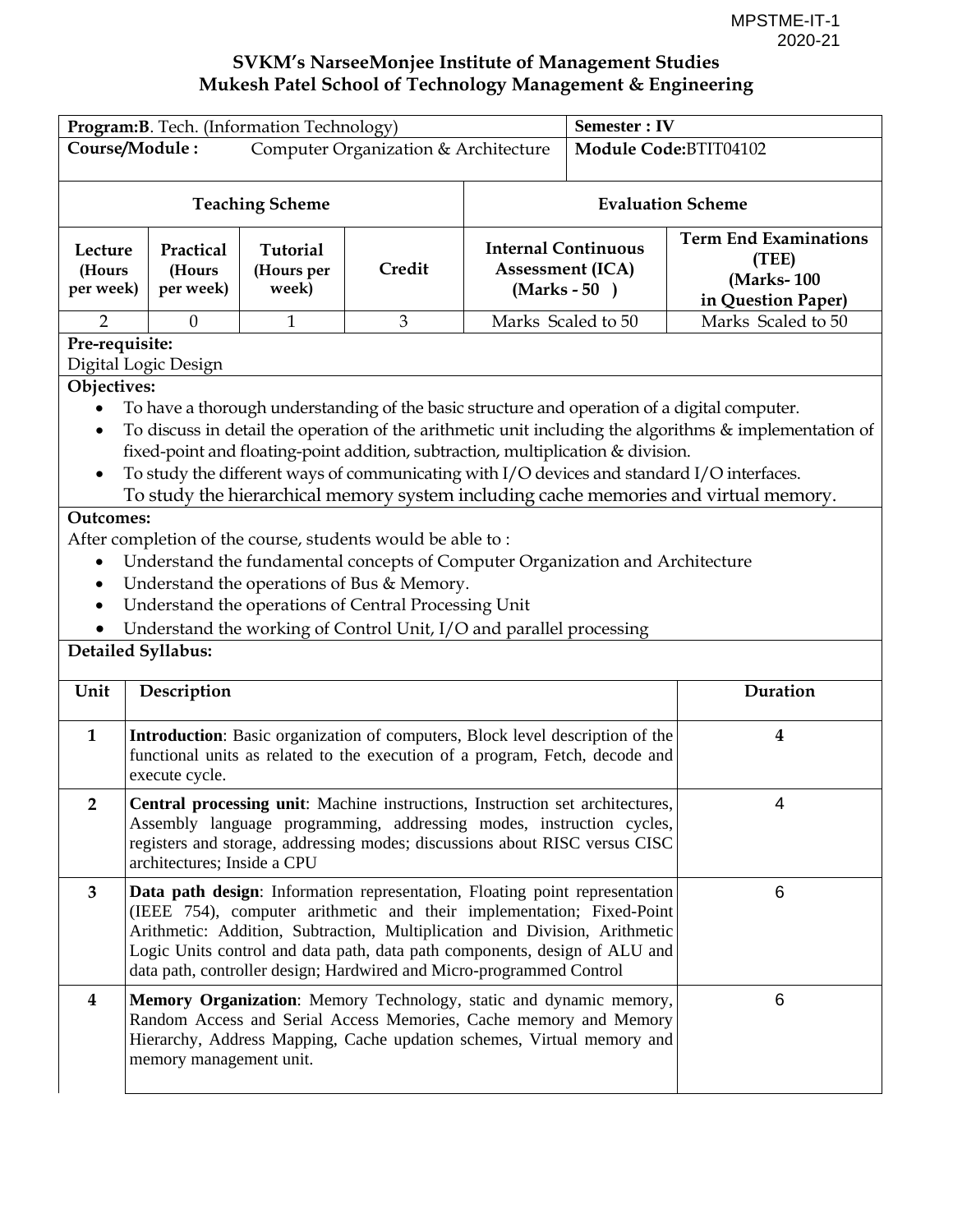| 5.                 | Input and output unit: I/O subsystems: Input-Output devices such as Disk,<br>CD-ROM, Printer etc.; Interfacing with IO devices, keyboard and display<br>interfaces; Basic concepts Bus Control, Read Write operations, Programmed<br>IO, Concept of handshaking, Polled and Interrupt-driven I/O, DMA data<br>transfer; | 6  |
|--------------------|-------------------------------------------------------------------------------------------------------------------------------------------------------------------------------------------------------------------------------------------------------------------------------------------------------------------------|----|
| 6                  | <b>Multiprocessor organization:</b> Pipeline Processing, Instruction and Arithmetic<br>Pipeline, Pipeline hazards and their resolution, Parallel Processing                                                                                                                                                             |    |
|                    | Total                                                                                                                                                                                                                                                                                                                   | 30 |
| <b>Text Books:</b> | William Stallings, "Computer Organization and Architecture: Decisions for Derformance" Oth Edition, Decrees                                                                                                                                                                                                             |    |

1. William Stallings, "Computer Organization and Architecture: Designing for Performance", 9th Edition, Pearson Education, 2013.

#### **Reference Books:**

- 1. John P. Hayes, "Computer Architecture and Organization", 3<sup>rd</sup>Edition , Tata Mc-Graw Hill, 2012.
- 2. Andrew Tannenbaum, Todd Austin, "Structured Computer Organization", 6th Edition, Prentice-Hall, 2013.
- 3. V. Carl Hamacher and Zaky, "Computer Organization", 5<sup>th</sup> Edition, Tata Mc-Graw Hill, 2011.

**Any other information : Details of Internal Continuous Assessment (ICA) Test Marks :30 Term Work Marks : 20 Details of Term work : Tutorials/Quiz/Presentation/Viva**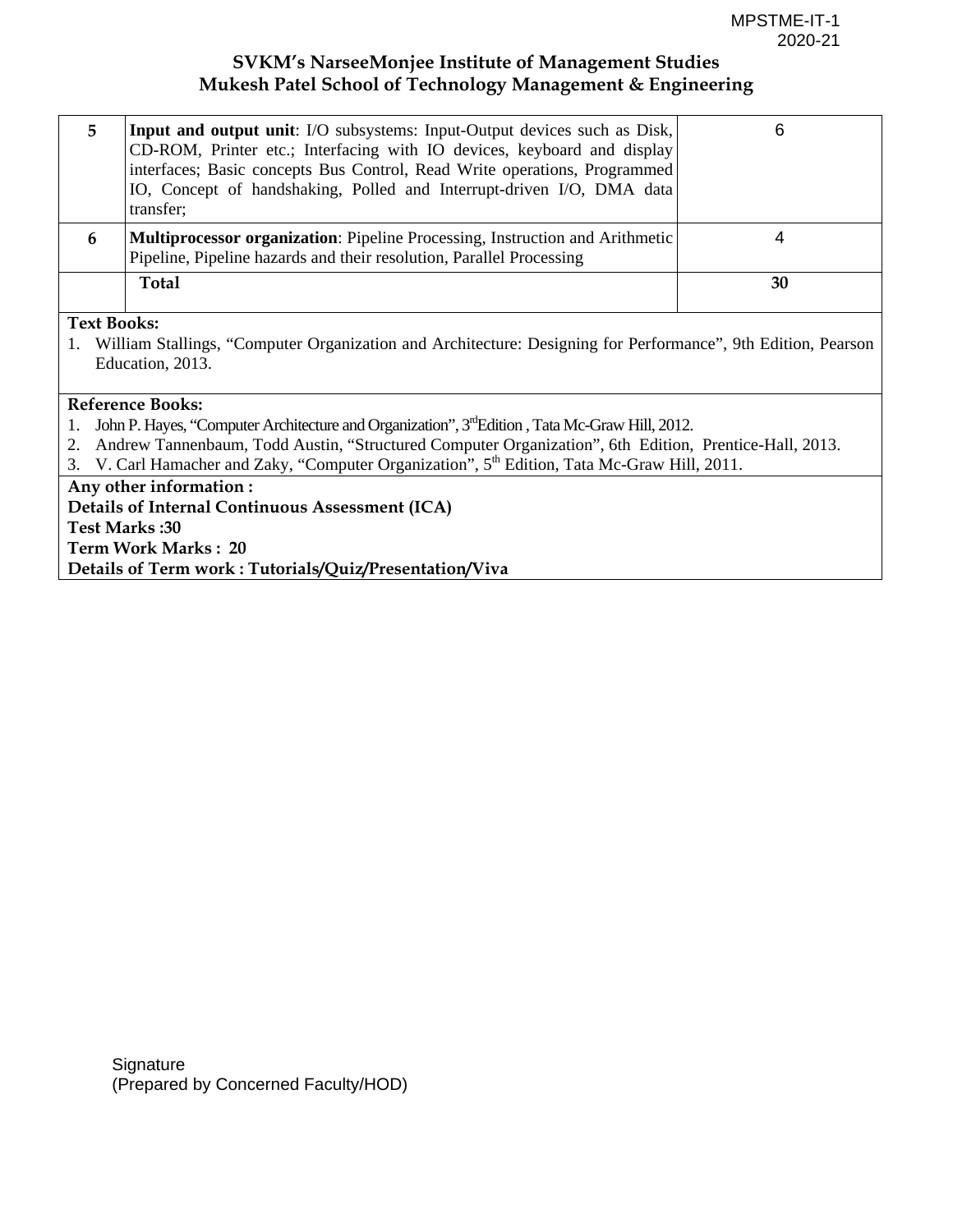| Program: B. Tech. (Information Technology) |                                                      |                                         |                                                                                                                | Semester:IV                                                                                                                                                                                                                                                                                                                                        |                          |                                              |                |
|--------------------------------------------|------------------------------------------------------|-----------------------------------------|----------------------------------------------------------------------------------------------------------------|----------------------------------------------------------------------------------------------------------------------------------------------------------------------------------------------------------------------------------------------------------------------------------------------------------------------------------------------------|--------------------------|----------------------------------------------|----------------|
|                                            | Course/Module:<br><b>Object Oriented Programming</b> |                                         |                                                                                                                |                                                                                                                                                                                                                                                                                                                                                    | Module Code:BTIT04010    |                                              |                |
|                                            |                                                      | <b>Teaching Scheme</b>                  |                                                                                                                |                                                                                                                                                                                                                                                                                                                                                    | <b>Evaluation Scheme</b> |                                              |                |
| Lecture<br>(Hours<br>per week)             | Practical<br>(Hours<br>per week)                     | <b>Tutorial</b><br>(Hours per<br>week)  | Credit                                                                                                         | <b>Internal Continuous</b><br><b>Assessment (ICA)</b><br>(Marks - 50)                                                                                                                                                                                                                                                                              |                          | <b>Term End</b><br><b>Examinations (TEE)</b> |                |
| $\mathbf{1}$                               | 4                                                    | $\theta$                                | 3                                                                                                              | Marks Scaled to 50                                                                                                                                                                                                                                                                                                                                 |                          |                                              |                |
|                                            |                                                      |                                         | Pre-requisite: Programming for Problem Solving ()                                                              |                                                                                                                                                                                                                                                                                                                                                    |                          |                                              |                |
| Objectives:<br><b>Outcomes:</b>            | project.<br>based development.                       | The main objective of the course is to: | for automated unit and integration tests.                                                                      | Gain enough competence in object-oriented programming to tackle a complete OO<br>Addresses the main principles of good OO design, what major tasks are appropriate to<br>developing OO models and software, the issues and options to reuse and component<br>Use of a version control system, an automated build process, an appropriate framework |                          |                                              |                |
|                                            |                                                      |                                         | After completion of the course, students would be able to:<br>and class) types and implement them in projects. | 1. Understand Generic types, collection objects and create abstract (data types, interface                                                                                                                                                                                                                                                         |                          |                                              |                |
|                                            |                                                      | polymorphism and modularity.            |                                                                                                                | 2. Apply the OO concepts data hiding, encapsulation, inheritance, hierarchy,                                                                                                                                                                                                                                                                       |                          |                                              |                |
| 3.                                         |                                                      |                                         |                                                                                                                | Learn to use version control tools, an automated build process, appropriate frameworks<br>for development and automated unit and integration testing the system.                                                                                                                                                                                   |                          |                                              |                |
|                                            | system.                                              |                                         |                                                                                                                | 4. Name and apply some common Design patterns used in the development of a robust                                                                                                                                                                                                                                                                  |                          |                                              |                |
|                                            | <b>Detailed Syllabus:</b>                            |                                         |                                                                                                                |                                                                                                                                                                                                                                                                                                                                                    |                          |                                              |                |
| Unit                                       | Description                                          |                                         |                                                                                                                |                                                                                                                                                                                                                                                                                                                                                    |                          |                                              | Duration       |
| 1.                                         |                                                      |                                         | Exception types, Throwing Exceptions.                                                                          | Object Orientation: Review of Object Orientation, Class and Objects,<br>Primitive Object types, Vectors, Input/ Output handling. Exceptions -                                                                                                                                                                                                      |                          |                                              | $\overline{2}$ |
| 2.                                         |                                                      |                                         |                                                                                                                | Data Abstraction. Specifications for data abstraction, Using data<br>abstraction, Implementing data abstraction, Abstract data types and their<br>specification, Abstract Class, Interface, Procedural Abstraction, Designing<br>Procedural Abstractions, Lists, Collections, Iteration abstraction -                                              |                          |                                              | 3              |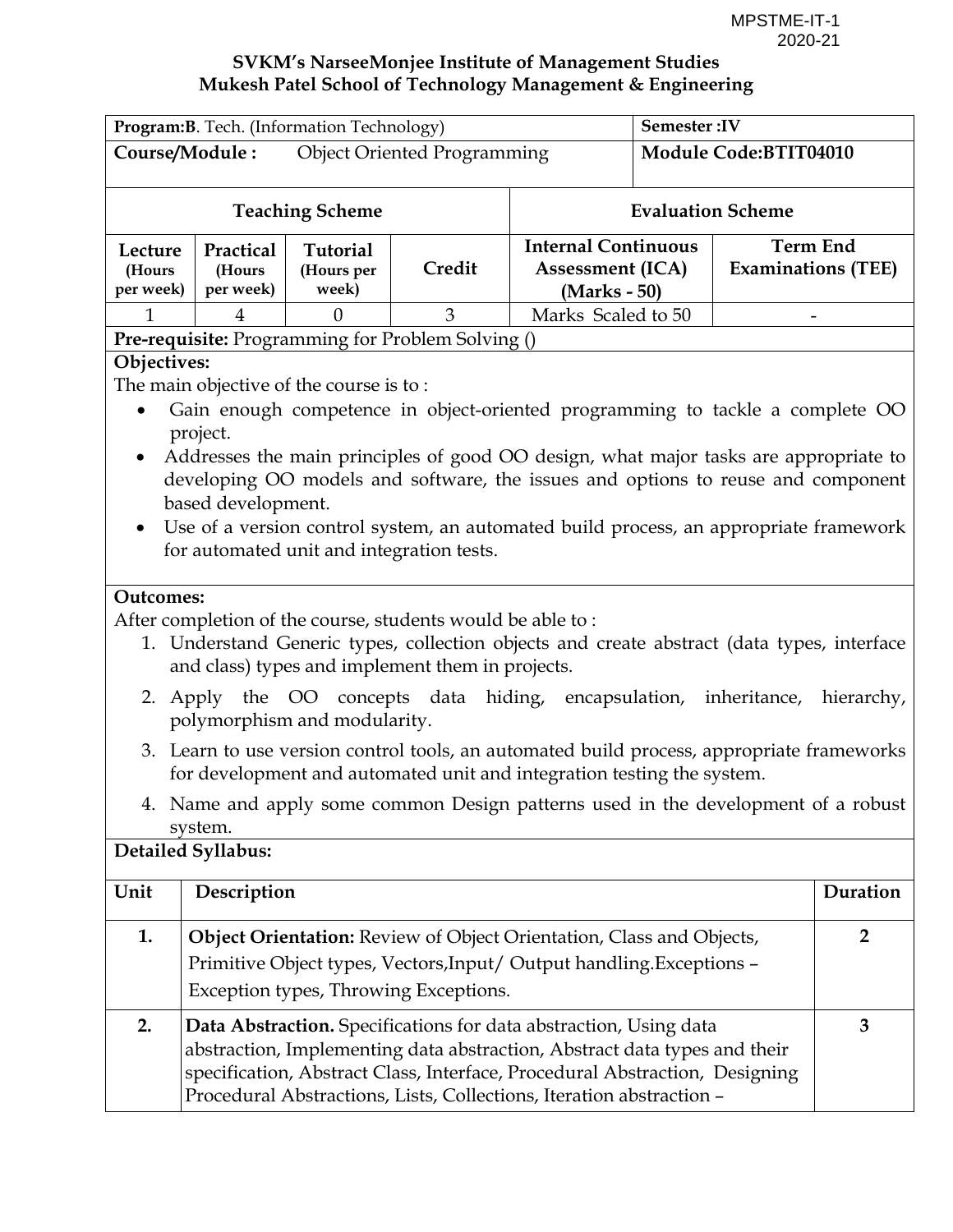|                                | Specifying Iterators, implementing iterators                                                                                                                                                                                                                                                                                                                    |                |
|--------------------------------|-----------------------------------------------------------------------------------------------------------------------------------------------------------------------------------------------------------------------------------------------------------------------------------------------------------------------------------------------------------------|----------------|
| 3.                             | Features of Object Oriented Programming. Data Hiding, Encapsulation,<br>object identity, Polymorphism. Inheritance, Defining a Type Hierarchy,<br>Organizing classes into inheritance hierarchies.                                                                                                                                                              | $\overline{2}$ |
| 4.                             | Modelling Classes. UML Class Diagram, Associations and multiplicity,<br>Generalization. Process of developing class diagrams, Implementing class<br>diagrams in Object Oriented Programming Language.                                                                                                                                                           | $\overline{2}$ |
| 5.                             | Testing Black Box, White Box Testing Procedures, Testing Iterators,<br>Testing Data Abstraction, Testing Polymorphic Abstractions. Testing a<br>Type Hierarchy, Unit and Integration Testing, Tools for Testing,<br>Debugging, Version Control, Frameworks                                                                                                      | $\overline{2}$ |
| 6.                             | Design Patterns GOF Patterns, Singleton, Abstraction-Occurrence, General<br>Hierarchy, MVC Pattern, The iterator pattern, Player-Role, Observer,<br>Delegation, Adapter, Façade, Immutable, Read-Only Interface, Proxy,<br>Factory pattern                                                                                                                      | $\overline{4}$ |
|                                | <b>Total</b>                                                                                                                                                                                                                                                                                                                                                    | 15             |
| <b>Text Books:</b><br>1.<br>2. | Barbara Liskov, Program Development in Java, Addison-Wesley, 2001<br>Y. Daniel Liang, "INTRODUCTION TO JAVA PROGRAMMING COMPREHENSIVE<br>VERSION", 10th Edition, Pearson Education.<br>3. Timothy C. Lethbridge, Robert Laganiere "Object-Oriented Software Engineering - A<br>practical software development using UML and Java", Tata McGraw-Hill, New Delhi. |                |
|                                | <b>Reference Books:</b><br>1. Mike O'Docherty "Object-Oriented Analysis & design - understanding system development<br>with UML 2.0", John Wiley<br>2. Erich Gamma, Richard Hemn, "Design Patterns (Elements of Reusable Object Oriented<br>Software)", Pearson, 2nd Edition, 1994.                                                                             |                |
| <b>Test Marks: 20</b>          | Any other information:<br>Details of Internal Continuous Assessment (ICA)<br><b>Term Work Marks: 30</b><br>Details of Term work: Tutorials/Quiz/Presentation/Viva                                                                                                                                                                                               |                |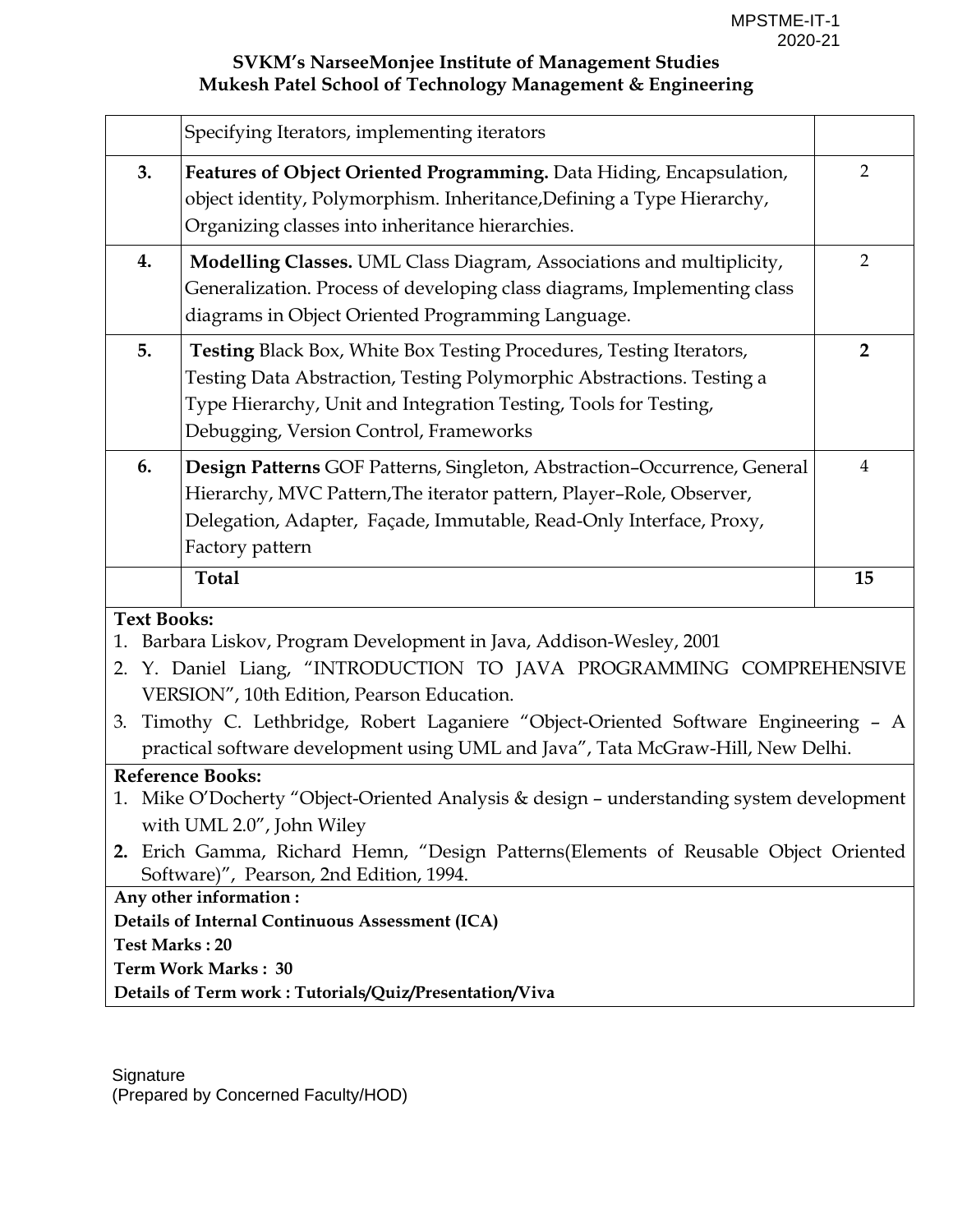| Program: B.Tech.(IT)                                  |                                  |                                 |        |                                                                         | Semester: IV           |                                                                                         |
|-------------------------------------------------------|----------------------------------|---------------------------------|--------|-------------------------------------------------------------------------|------------------------|-----------------------------------------------------------------------------------------|
| <b>Course: Principles of Economics and Management</b> |                                  |                                 |        |                                                                         | Module Code: BTIT04011 |                                                                                         |
| <b>Teaching Scheme</b>                                |                                  |                                 |        | <b>Evaluation Scheme</b>                                                |                        |                                                                                         |
| Lecture<br>(Hours per<br>week)                        | Practical<br>(Hours per<br>week) | Tutorial<br>(Hours per<br>week) | Credit | <b>Internal Continuous</b><br><b>Assessment (ICA)</b><br>$(Marks - 50)$ |                        | <b>Term End</b><br><b>Examinations (TEE)</b><br>(Marks-100 in<br><b>Question Paper)</b> |
| 3                                                     |                                  |                                 | 3      | Marks Scaled to 50                                                      |                        | Marks Scaled to 50                                                                      |

#### **Pre-requisite:**Nil

#### **Objectives:**

This course provides basic orientation towards economic(micro and macroeconomic) principles and help them understand the functions of management

- To combine elements of basic micro and macroeconomics.
- To understand issues dealing with small-scale economic phenomena and concepts such as prices and output of firms, industries and resource owners.
- To examine market impact of technological change.
- To understand broader aspects of the economy and its environment.

#### **Outcomes:**

After completion of the course, students would be able to :

- Analyse and evaluate the impact of Economic Policies and its implication on the Business Environment
- Understand basic concepts of economics (demand, supply, elasticity, scarcity) and explain behaviour on individual, households and firm.
- Handle economic data and write economic report
- Orient students towards basic management principles and act as foundation for higher levels of learning
- To be able to handle basic functions of management (planning, organising,coordination,and control)

## **Detailed Syllabus**: **(per session plan)**

| Unit | Description                                                                                                                                                                                                                                                                    | $1)$ uration |
|------|--------------------------------------------------------------------------------------------------------------------------------------------------------------------------------------------------------------------------------------------------------------------------------|--------------|
|      | Introduction: Definition of Economics, Types of economic systems,<br>problem of scarcity of economic resources.                                                                                                                                                                |              |
|      | Demand and Supply: Demand Curve and Supply Curve, Equilibrium of<br>Demand and Supply, Shift in Demand and Supply. Application of<br>Demand and Supply: Price Elasticity of Demand, Price Elasticity of<br>Supply, Factors which influence Elasticity, Elasticity and Revenue. |              |
| З    | Market Structure / industry analysis types of Competition: monopoly,<br>oligopoly, monopolistic competition, perfect and imperfect competition,                                                                                                                                |              |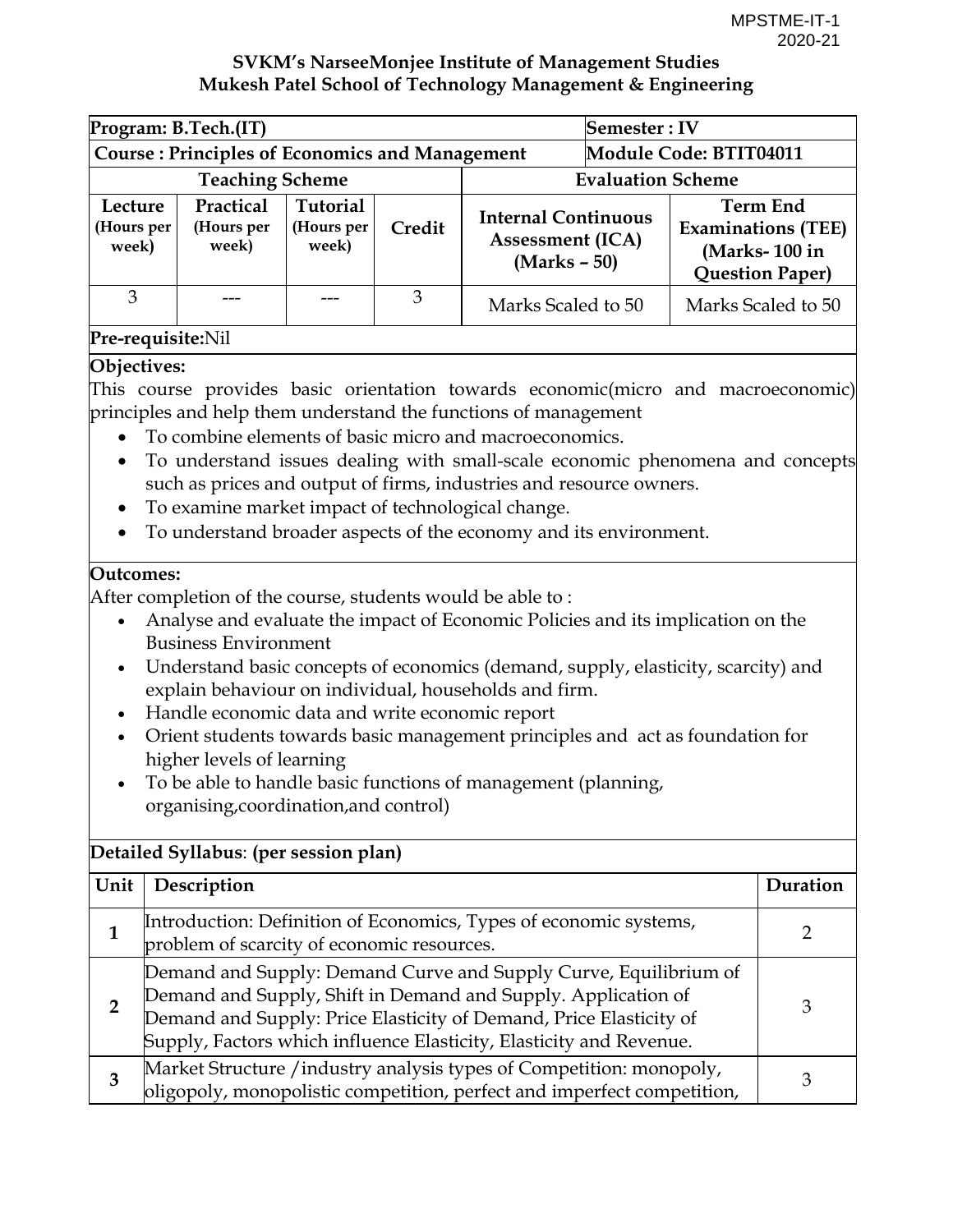|          | government policies towards industries. Circular flow of Economy,<br>Structures, Role of Government, Business Cycles.                                                                                                                 |                |  |  |  |  |
|----------|---------------------------------------------------------------------------------------------------------------------------------------------------------------------------------------------------------------------------------------|----------------|--|--|--|--|
| $\bf{4}$ | Macroeconomics: National Income - Gross Domestic Product (GDP),<br>Gross National Product (GNP), Inflation - Cost Push and Demand Pull<br>Inflation, Unemployment, Philips Curve                                                      |                |  |  |  |  |
| 5        | Functions of Central Bank Money supply, RBI & Monetary<br>Policy.(Current Credit Policy to be critiqued) Stabilization policy: Role of<br>fiscal Policy Demand and Consumer Behavior: Utility and Marginal<br>Utility, Types of Goods |                |  |  |  |  |
| 6        | New economic policy :Liberalization, privatization and globalization                                                                                                                                                                  |                |  |  |  |  |
| 7        | Theory of Production: Law of Diminishing Returns, Returns to Scale,<br>Productivity                                                                                                                                                   | 3              |  |  |  |  |
| 8        | Analysis of Costs: Types of Costs - Total Cost, Fixed Cost, Variable Cost,<br>Marginal Cost, Impact of Marginal Cost on Average Cost.                                                                                                 | 3              |  |  |  |  |
| 9        | Introduction to Management: Management & Organizations,<br>Management History, Understanding Management thought, contribution<br>of F.W. Taylor, Henry Fawol, Elton - Mayo Contexts- Constraints &<br>Challenges                      | 5              |  |  |  |  |
| 10       | Planning: Managers as Decision makers, Foundations of Planning,<br>Strategic Management                                                                                                                                               | $\overline{4}$ |  |  |  |  |
| 11       | Organizing: Line and staff relationships , centralization and<br>decentralization, role of delegation, Managing Human Resources,<br>Managing Teams                                                                                    | $\overline{4}$ |  |  |  |  |
| 12       | Leading and Motivation: Basic concepts and practices -Maslows<br>Herzberg McClealand 's theory of Achievement                                                                                                                         | $\overline{4}$ |  |  |  |  |
| 13       | Controlling: Introduction to Controlling inventory, quality control.                                                                                                                                                                  | 3              |  |  |  |  |
| 14       | Orientation towards Finance, Marketing Human resources and Operation<br>departments                                                                                                                                                   |                |  |  |  |  |
|          | <b>Total</b>                                                                                                                                                                                                                          | 45             |  |  |  |  |

**Text Books:**

- 1. Samuelson and Nordhaus, (2010), *Economics 19th edition*, Tata McGraw Hil Publication.
- 2. Datt and Sundharam, (2009), *Indian Economy 67th edition*, S. Chand Publication.
- 3. Koontz. H. (2012). *Essentials of Management: International and Leadership Perspective.* McGraw Hill Education (India).
- 4. Collins, J. (2001). *Good to Great: Why Some Companies Makes the Leap and Other's Don't.* Random House Business Books.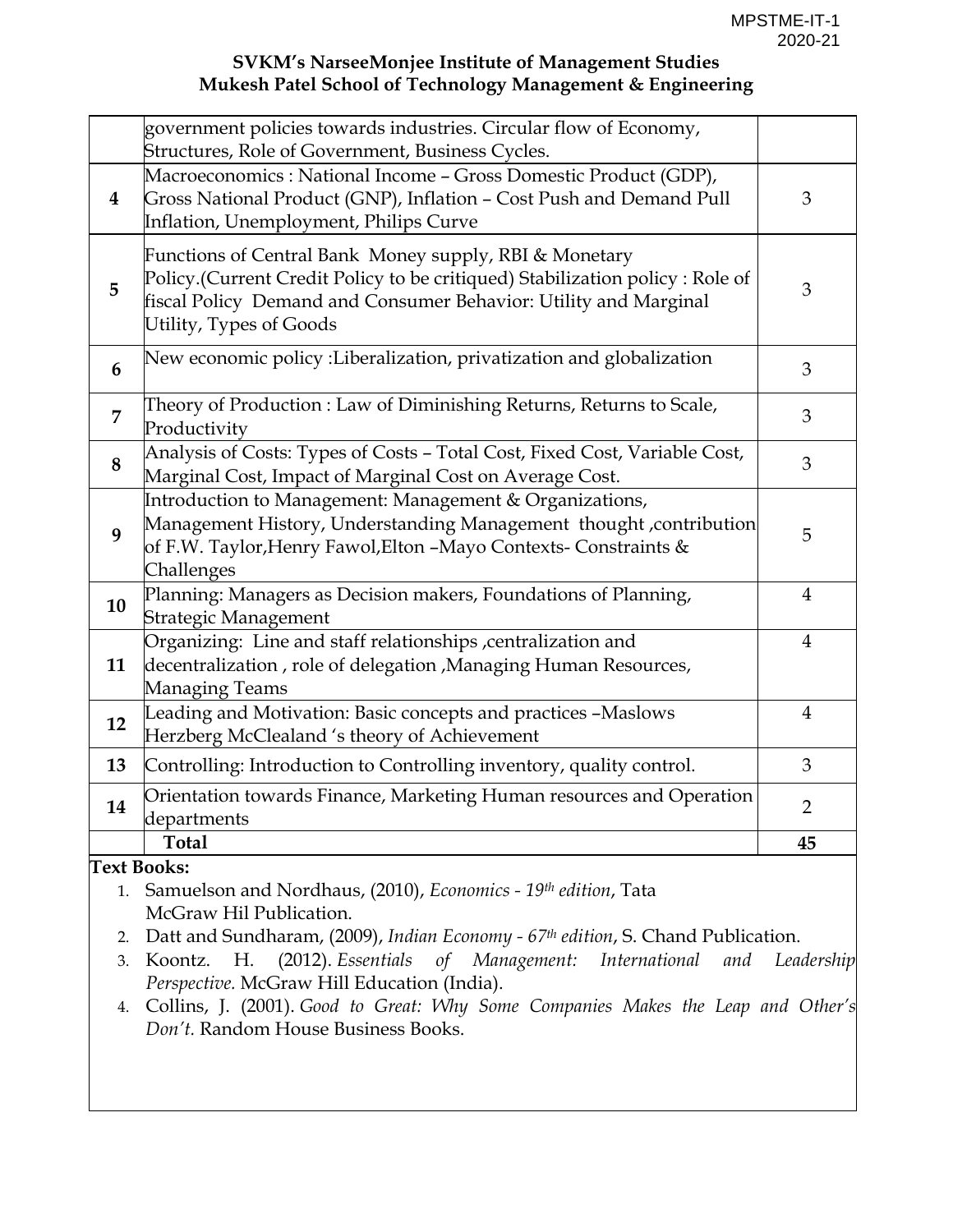### **Reference Books:**

- **1.** Mankiw Gregory, (2008), *Principles of Economics*, Cengage Learning
- **2.** Rakesh Singh, (2007), *Analyzing Macro-Economics*, Shroff Publishers

### **Any other information :**

**Details of Internal Continuous Assessment (ICA)** 

**Test Marks : 30 Term Work Marks : 20 Details of Term work :**Class Test/ Assignment/Case Studies/Projects/ Presentations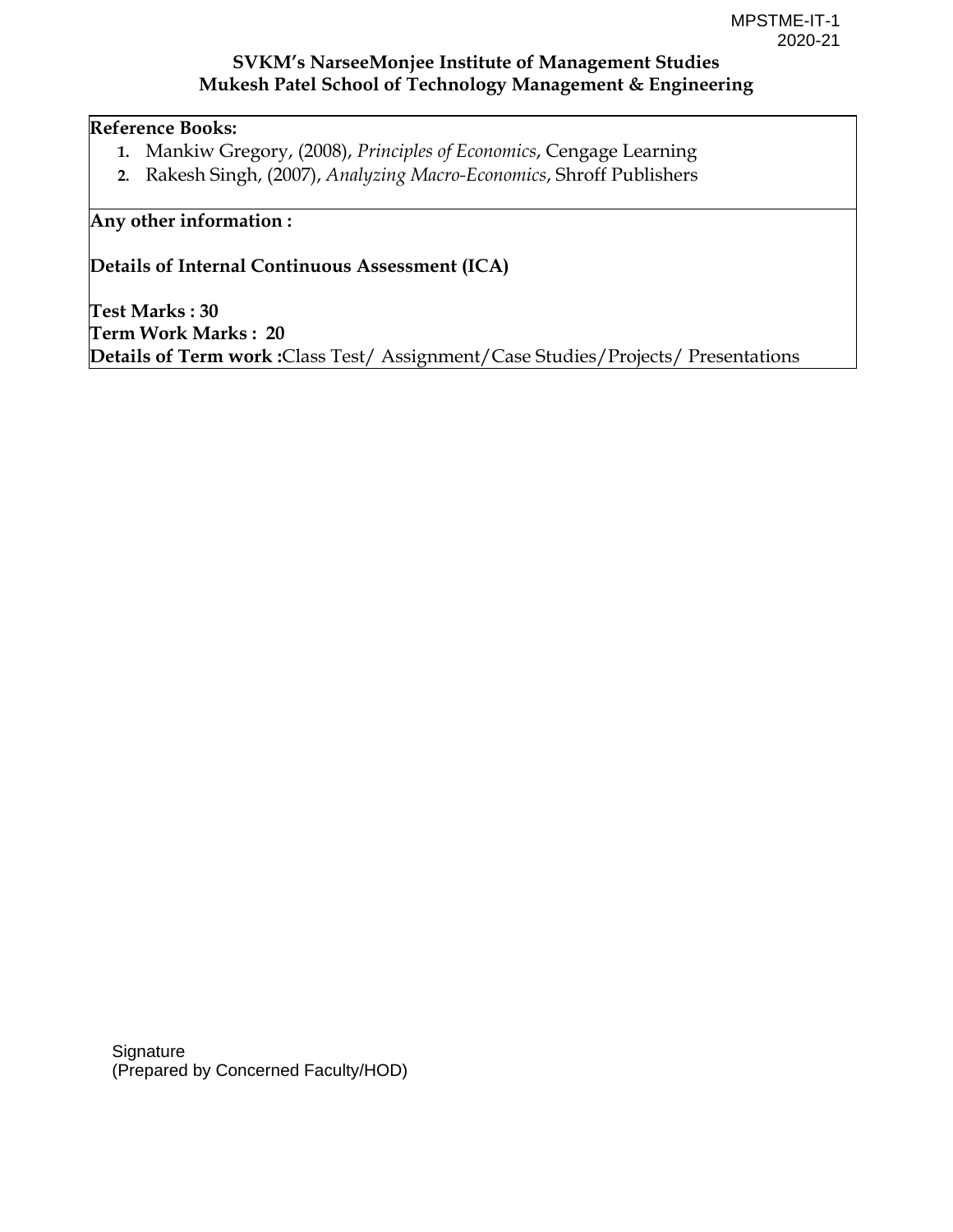| Program: B. Tech. (IT)                                                                                                                                                                                                                                                                                                                                                                                                                                        |                                                                                                                                                                                                                                                                                                                                                                                                               |                                           |                |                                                                         | <b>Semester: IV</b>                                                                                                                                                                                                       |                                                                                 |                 |  |  |
|---------------------------------------------------------------------------------------------------------------------------------------------------------------------------------------------------------------------------------------------------------------------------------------------------------------------------------------------------------------------------------------------------------------------------------------------------------------|---------------------------------------------------------------------------------------------------------------------------------------------------------------------------------------------------------------------------------------------------------------------------------------------------------------------------------------------------------------------------------------------------------------|-------------------------------------------|----------------|-------------------------------------------------------------------------|---------------------------------------------------------------------------------------------------------------------------------------------------------------------------------------------------------------------------|---------------------------------------------------------------------------------|-----------------|--|--|
| <b>Course: Environmental Studies</b>                                                                                                                                                                                                                                                                                                                                                                                                                          |                                                                                                                                                                                                                                                                                                                                                                                                               |                                           |                |                                                                         | <b>Code: BTIT04012</b>                                                                                                                                                                                                    |                                                                                 |                 |  |  |
| <b>Teaching Scheme</b>                                                                                                                                                                                                                                                                                                                                                                                                                                        |                                                                                                                                                                                                                                                                                                                                                                                                               |                                           |                | <b>Evaluation Scheme</b>                                                |                                                                                                                                                                                                                           |                                                                                 |                 |  |  |
| Lecture<br>(Hours<br>per<br>week)                                                                                                                                                                                                                                                                                                                                                                                                                             | <b>Practical</b><br>(Hours<br>per<br>week)                                                                                                                                                                                                                                                                                                                                                                    | <b>Tutorial</b><br>(Hours<br>per<br>week) | <b>Credit</b>  | <b>Internal Continuous</b><br><b>Assessment (ICA)</b><br>$(Marks - 50)$ |                                                                                                                                                                                                                           | <b>Term End</b><br><b>Examinations (TEE)</b><br>(Marks---<br>in Question Paper) |                 |  |  |
| $\overline{2}$                                                                                                                                                                                                                                                                                                                                                                                                                                                | $\theta$                                                                                                                                                                                                                                                                                                                                                                                                      | $\overline{0}$                            | $\overline{0}$ | Marks Scaled to 50                                                      |                                                                                                                                                                                                                           |                                                                                 |                 |  |  |
| Pre-requisite: Chemistry, Physics                                                                                                                                                                                                                                                                                                                                                                                                                             |                                                                                                                                                                                                                                                                                                                                                                                                               |                                           |                |                                                                         |                                                                                                                                                                                                                           |                                                                                 |                 |  |  |
| <b>Objectives:</b><br>Introduce – Environment, Environmental Pollution,<br>1.<br>Acquaint with Social Issues and methods to manage them<br>2.<br>Improving Planning of activities<br>3.                                                                                                                                                                                                                                                                       |                                                                                                                                                                                                                                                                                                                                                                                                               |                                           |                |                                                                         |                                                                                                                                                                                                                           |                                                                                 |                 |  |  |
| <b>Outcomes:</b>                                                                                                                                                                                                                                                                                                                                                                                                                                              |                                                                                                                                                                                                                                                                                                                                                                                                               |                                           |                |                                                                         |                                                                                                                                                                                                                           |                                                                                 |                 |  |  |
| After completion of the course, students would be able to:<br>Discuss Types of Environmental Pollution, Natural resources and its misuse,<br>1.<br>Importance of Environmental management for Construction Projects<br>Prepare plan for water management, promotion of recycle and reuse, generation of<br>2.<br>less waste, avoiding electricity waste<br>Prepare Slogan, Poster and plan activities for environmental protection and social<br>3.<br>issues |                                                                                                                                                                                                                                                                                                                                                                                                               |                                           |                |                                                                         |                                                                                                                                                                                                                           |                                                                                 |                 |  |  |
|                                                                                                                                                                                                                                                                                                                                                                                                                                                               | Detailed Syllabus: (per session plan)                                                                                                                                                                                                                                                                                                                                                                         |                                           |                |                                                                         |                                                                                                                                                                                                                           |                                                                                 |                 |  |  |
| Unit<br>$\mathbf{1}$                                                                                                                                                                                                                                                                                                                                                                                                                                          | <b>Description</b>                                                                                                                                                                                                                                                                                                                                                                                            |                                           |                |                                                                         |                                                                                                                                                                                                                           |                                                                                 | <b>Duration</b> |  |  |
|                                                                                                                                                                                                                                                                                                                                                                                                                                                               | Introduction to Environment and its components: Natural Resources and<br>08<br>it Misuse leading to Environmental degradation. Role of Ecology in<br>Environmental Degradation and Protection. Major industrial and other<br>environmental disasters<br>Environmental<br>pollution-<br>Types,<br>Causes,<br>Effects,<br>Reduction<br>methodology.                                                             |                                           |                |                                                                         |                                                                                                                                                                                                                           |                                                                                 |                 |  |  |
| $\overline{2}$                                                                                                                                                                                                                                                                                                                                                                                                                                                | Introduction to waste generation, Methods to Reduce, Reuse and<br>08<br>Recycle of Waste Importance of 3R's, Promotion of 3R's - Methods<br>Solid wastes, Industrial Waste, Bio-Medical Waste and Hazardous<br>waste management - Types, Storage, Transportation, Treatment<br>Disposal.<br>$C&D$ and E-waste – Concept, methods for reduction, management<br>Campaigning for waste reduction and management. |                                           |                |                                                                         |                                                                                                                                                                                                                           |                                                                                 |                 |  |  |
| $\overline{3}$                                                                                                                                                                                                                                                                                                                                                                                                                                                |                                                                                                                                                                                                                                                                                                                                                                                                               |                                           |                |                                                                         | Concept of EIA and SIA, significance, methodology, report drafting.<br>Environmental Management System, ISO 14000 EMS certification                                                                                       |                                                                                 | 05              |  |  |
| 4                                                                                                                                                                                                                                                                                                                                                                                                                                                             | Environmental management for construction Projects                                                                                                                                                                                                                                                                                                                                                            |                                           |                |                                                                         | Environmental Protection, Social Issues, Disaster Management<br>Social Issues and Environment International Conventions, Summits and<br>Protocols Generation of less waste and avoiding electricity waste.                |                                                                                 | 05              |  |  |
| 5                                                                                                                                                                                                                                                                                                                                                                                                                                                             | of Citizens, Role of NGOs/ Environmental Activists.                                                                                                                                                                                                                                                                                                                                                           |                                           |                |                                                                         | Role of the Government in managing the environmental activities in all<br>sectors. Organisational set up at the Central and state level to manage<br>the environment. Role of judiciary in managing the environment. Role |                                                                                 | 04              |  |  |